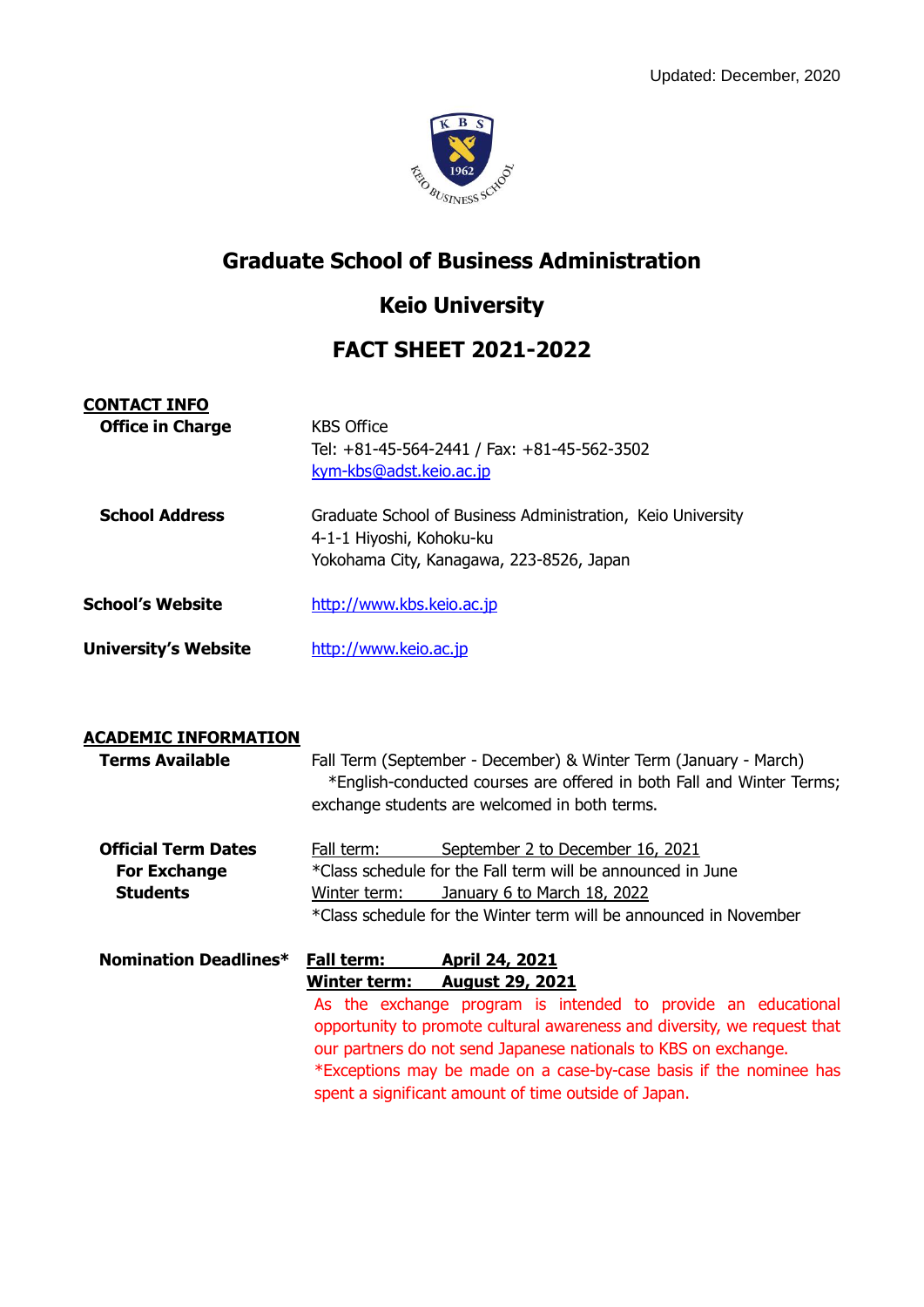**Orientation\*** The orientation is mandatory for all exchange students. Students should plan a travel itinerary with margins for transportation or other delays/cancellations, in order not to miss the orientation. **Fall term: September 2, 2021 Winter term: January 6, 2022** \*Students may not attend exchange at KBS if they are unable to attend orientation.

#### **Courses offered in English during AY2020-21 (Past Information)**

\*Course offerings for AY2021-22 are being prepared in June 2021 (for Fall) / in November 2021 (for Winter).

Fall term (September 2020 - December 2020):

- ① MANAGEMENT CONTROL IN JAPAN
- ② MANAGEMENT SCIENCE AND DECISION MAKING
- ③ BUSINESS LOGISTICS
- ④ PRODUCTION MANAGEMENT IN JAPAN
- ⑤ INTERNATIONAL HUMAN RESOURCE MANAGEMENT
- ⑥ INTERCULTURAL COMMUNICATION IN INTERNATIONAL BUSINESS

Winter term (January 2021 - March 2021):

- ① JAPANESE BUSINESS ENVIRONMENT
- ② GENERAL MANAGEMENT IN JAPAN 2: ENTREPRENEURSHIP
- ③ MULTINATIONAL ORGANIZATIONS AND STRATEGY: ORGANIZATION MANAGEMENT IN JAPAN 2
- ④ FINANCIAL MANAGEMENT IN JAPAN
- ⑤ MARKETING IN JAPAN
- ⑥ UNCERTAINTY AND MANAGEMENT IN ORGANIZATIONS

All the courses above are taught in English. Exchange students may also take other elective courses in Japanese if they have an advanced proficiency of Japanese. Please see the website for detailed course descriptions as well as course registration information: <http://www.kbs.keio.ac.jp/en/graduate/exchange/exchange-students.html>

**Academic Requirements** Students are required to take at least 4 courses while on exchange, **irrespective of their own home-institution rules.** Contact hours for each course are 30 hours (90mins x 20 sessions) and students would earn 2 credits per course.

**Japanese Language** Optional, non-credit-bearing Japanese language course run by **Course** third-party language education service company is available for a fee. Details will be provided to the nominated students.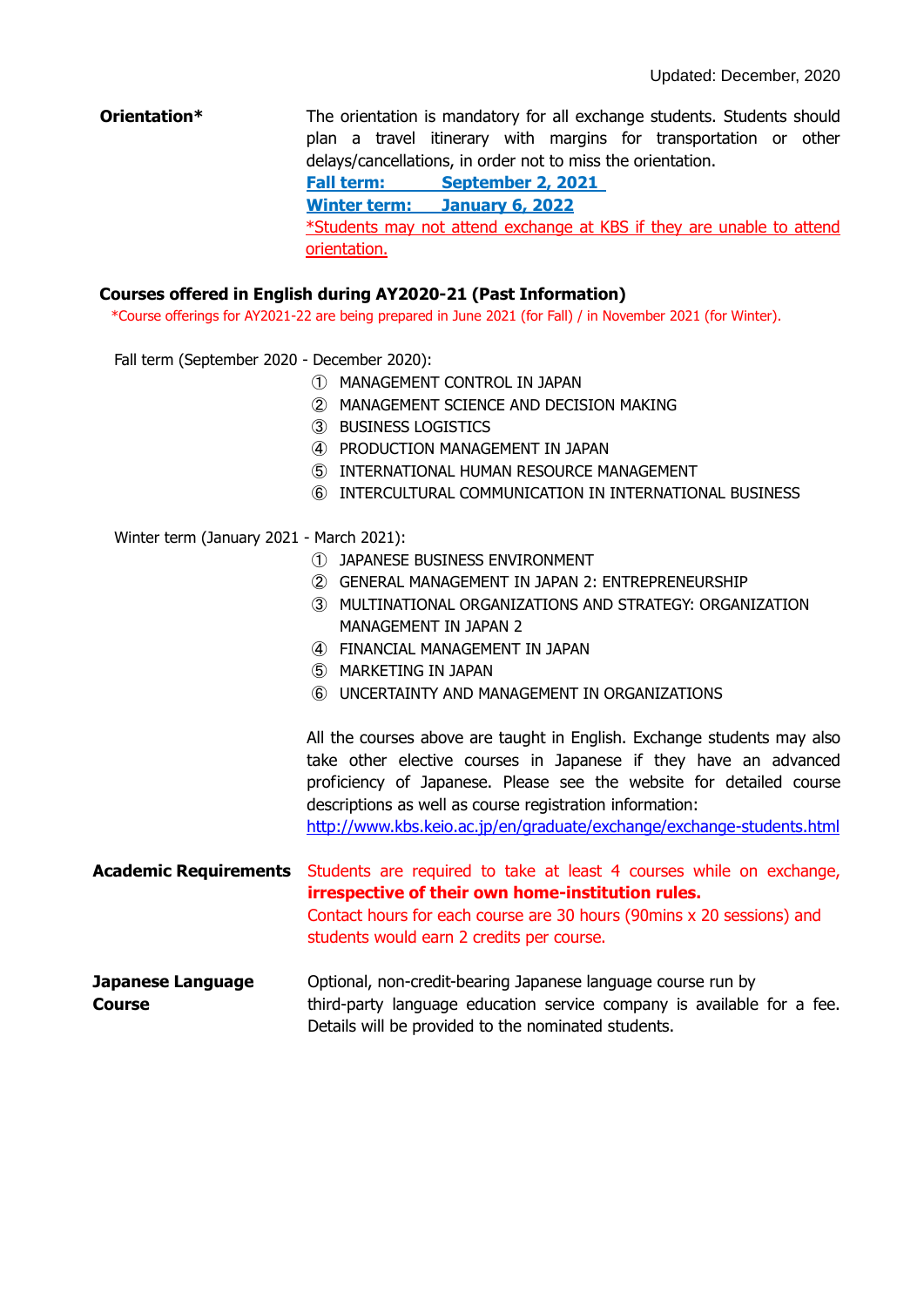**Grading System** Evaluation is conducted based on such elements as final examination or assigned paper, class participation, and the attendance rate. Grading scale is as follows:

| <b>GRADE</b> | <b>10 POINT GRADES</b> | <b>INTERPRETATION</b> |
|--------------|------------------------|-----------------------|
| $A+$         | q                      | <b>Excellent</b>      |
| A            | 8                      |                       |
| A-           |                        |                       |
| $B+$         | 6                      | Good                  |
| В            | 5                      |                       |
| $B -$        |                        |                       |
| $C+$         | 3                      | Fair                  |
| $\mathsf{C}$ |                        |                       |
| $C -$        |                        |                       |
|              |                        | Failure               |

# **LIVING IN JAPAN**

**Housing KBS** House (exchange dormitory) is available \*. There are 13 single rooms and 1 two-person suite; 15 students in total. All rooms are equipped with computer access, private bathrooms and efficiency kitchens (full kitchen in the suite). If the number of applicants to KBS House exceeds the capacity, room allocations will be decided by random drawing, including the room type. KBS House is located at 2-33-28 Hiyoshi-honcyo, Kohoku-ku, Yokohama 223-0062.

> **\*Starting from Fall 2020, KBS House has been closed due to COVID19; therefore, we can't guarantee housing for all students. Please take this information into consideration when applying our exchange program.**

| <b>Living Expenses</b> | The following is the estimated amount of monthly living expenses. |                  |
|------------------------|-------------------------------------------------------------------|------------------|
|                        | Rent:                                                             | 60,000yen/month  |
|                        | Food:                                                             | 30,000yen/month  |
|                        | Utilities(telephone, gas, water, & electricity) 20,000yen/month   |                  |
|                        | <b>Books/Course Materials:</b>                                    | 30,000yen/month  |
|                        | Other:                                                            | 30,000yen/month  |
|                        | <b>TOTAL</b>                                                      | 170,000yen/month |
|                        | *All expenses are estimated in Japanese Yen.                      |                  |
|                        |                                                                   |                  |

#### **Health Insurance Health insurance coverage is mandatory. No insurance is available through** Keio. Resident foreigners are required to subscribe to National Health Insurance (NHI or Kokuho) that can be applied at local city offices.

**Visa** Exchange students will enter Japan on "student VISA." Each student is responsible for obtaining his or her own visa and advised to contact the Japanese Embassy or Consulate for details. As one of the required documents to apply for Japanese visa, students must obtain "Certificate of